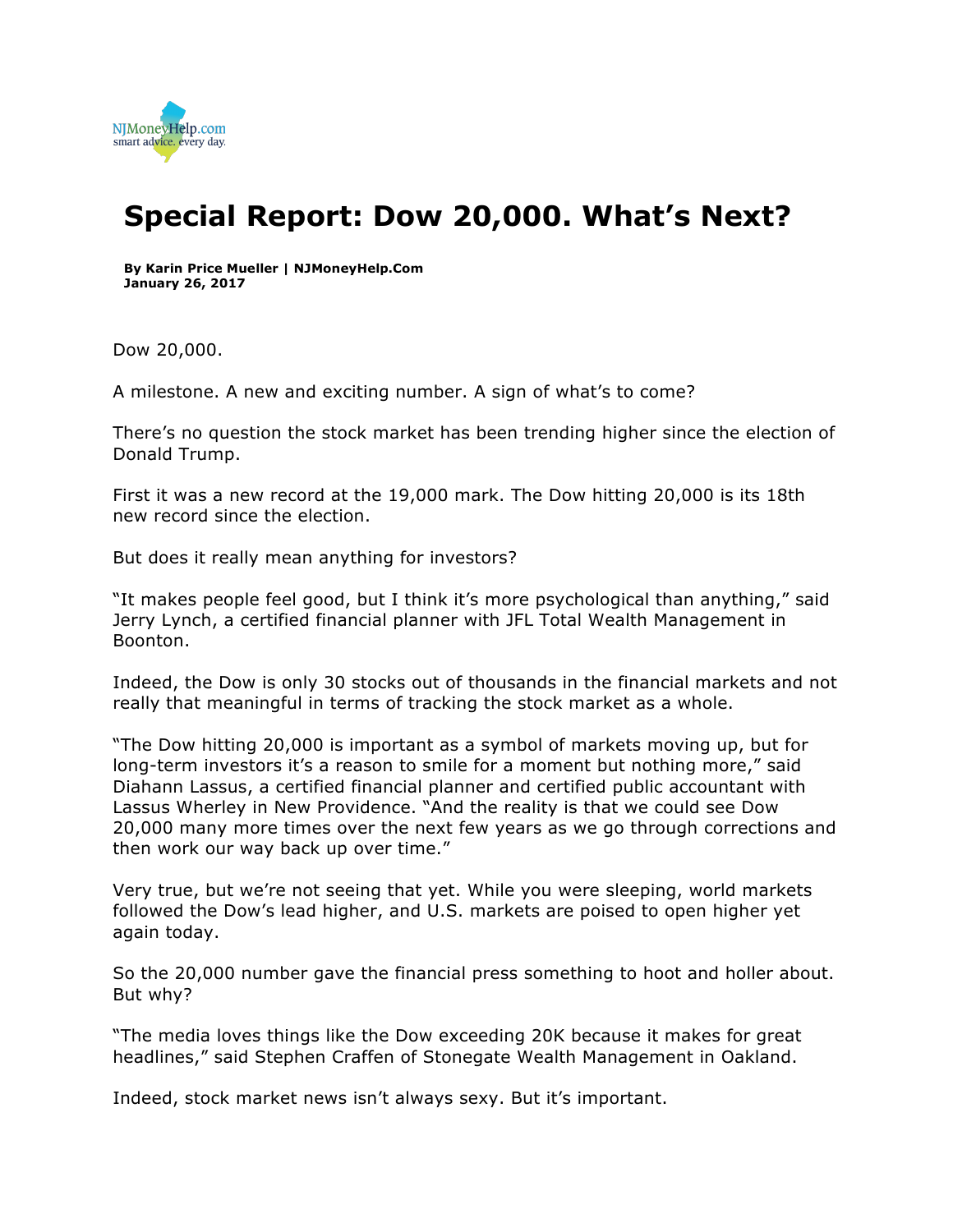That's why NJMoneyHelp.com is taking you beyond the headlines for a deeper look behind the number.

## **WHAT'S TRUMP GOT TO DO WITH IT?**

We've had a bull market for some time now — long before Trump declared his candidacy.

The 20,000 mark is a reflection of the continuing Trump rally, said John DeAngelo, a certified financial planner with Prestige Wealth Management Group in Flemington and Millburn.

So Trump doesn't get credit for the bull market, but he may get credit for helping to extend it, Lassus said.

She said the president's focus on reducing regulations for business and cutting taxes has energized much of the business community, at least for the short term.

The reality is that before the election, the economy was continuing to grow, even if it was slowly, and earnings were pretty strong leading up to the election, Lassus said. That's what's driven the increases in the overall U.S. stock markets, she said.

Craffen said the promise of lower corporate and individual taxes and a reduction of regulations and red tape is all good for the economy, and we're starting to see the evidence even though we don't yet have the legislation to make it happen.

"Consumer confidence surveys and certain surveys that indicate future hiring plans by small businesses all ticked up in December," Craffen said. "In fact, both experienced increases not seen in decades."

Those so-called "leading indicators" are what economists use to try to help predict the future direction of economic growth.

It might be easy to try to dismiss this, Craffen said, but he said most economists will tell you that reducing taxes and red tape stimulates economic growth more than government spending — another possibility with infrastructure spending. He said the market is reacting to this and it is signaling a belief that growth in the U.S. economy will accelerate.

But volatility is sure to remain for some time, especially if Trump's free-wheeling policy comments and Twitter pronouncements continue.

"His actions could drive the market up or down and may lead to unexpected results over the short term," Lassus said.

## **WHAT SHOULD I DO NOW?**

The outlook is positive for the stock market for 2017, but that volatility will probably remain.

Think slow and steady. Be consistent.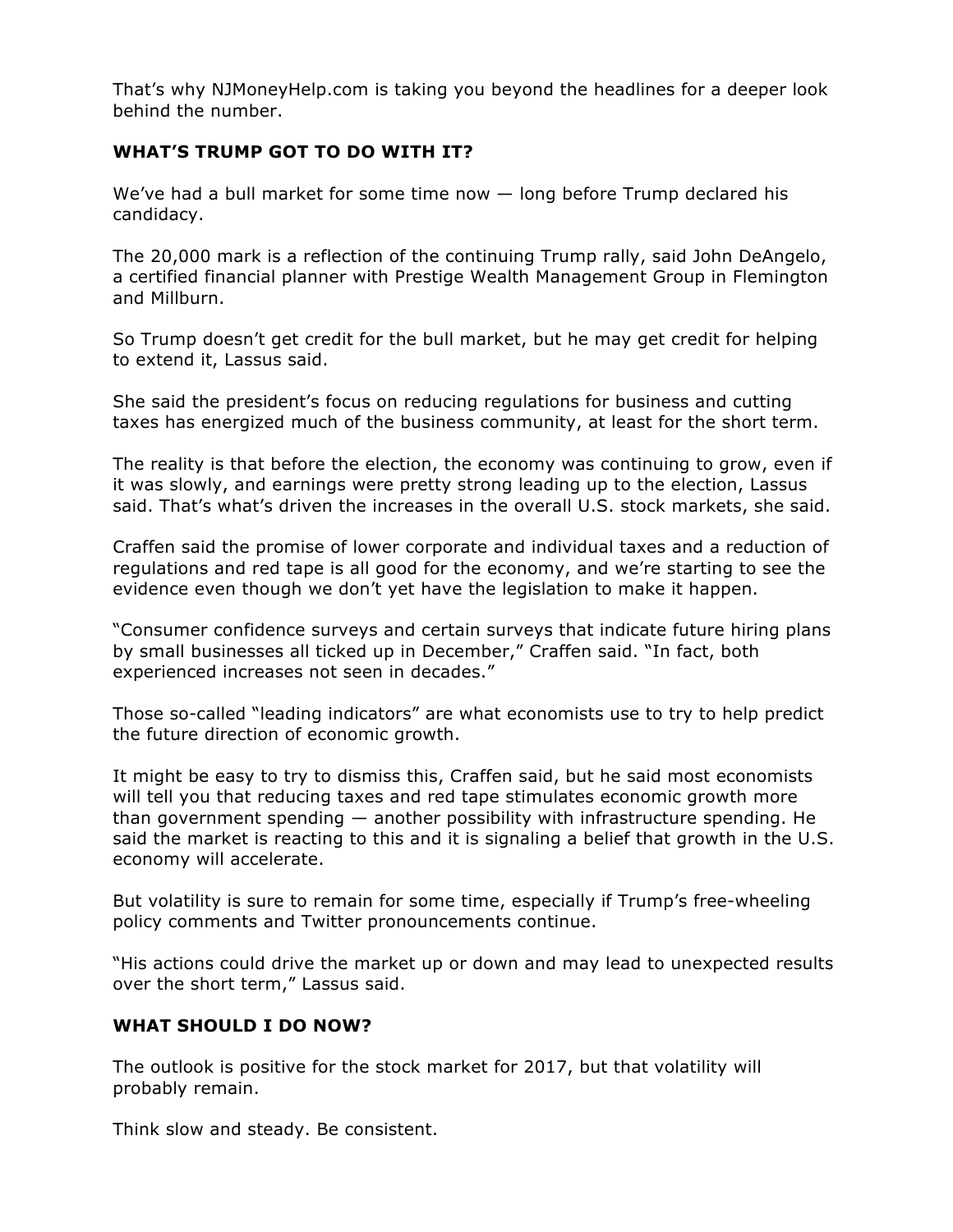"Develop your plan. Stick to your plan. Make small changes over time," Lynch said. "The tortoise always wins."

Lynch said he runs for cover when everyone gets excited.

"Market highs scare the heck out of me," he said. "I would much rather invest when everyone was afraid."

As such, he said, he's not making any fundamental changes right now, and he continues to rebalance on a systematic basis.

But Sheri Iannetta Cupo, a certified financial planner with SageBroadview Financial Planning in Morristown., said there's little evidence that new monthly highs signal near-term declines.

"Consider the S&P 500 Index for the better part of the last century," she said. "From 1926 to 2016, the proportion of annual returns that were positive after a new monthly high was similar to the proportion of annual returns that were positive after any index level."

To her, it means a market high isn't a dependable sell signal.

Trying to time the market isn't the answer for most investors, especially as the short-term volatility is expected to continue.

"People who were really concerned about what might happen when Trump was elected and pulled out of the market have missed a solid rally," Lassus said. "History shows that investors who try to move in and out of the market during times like these typically don't do well."

While long-term strategies are what most advisors recommend, we can't ignore that there are opportunities out there as certain sectors are expected to benefit from policy changes.

There are bets to be made.

If you want to jump into the Trump rally, consider sectors that are projected to benefit the most from a pro-growth agenda, including financials, energy and smallcap stocks, said George Kiraly, a certified financial planner with LodeStar Advisory Group in Short Hills.

On the flip side, he said, defensive sectors, including utilities, healthcare and bonds — particularly intermediate and long-term bonds — will probably struggle this year.

And when it comes to international exposure, choose carefully.

"A broad international fund will likely underperform this year," Kiraly said.

He said he purchased a pair of Russian Market exchange-traded funds right after the election because he believes a more pro-Russia Trump administration will likely ease tensions between the two countries. And, he said, the recovery in crude oil prices also benefits the Russian economy.